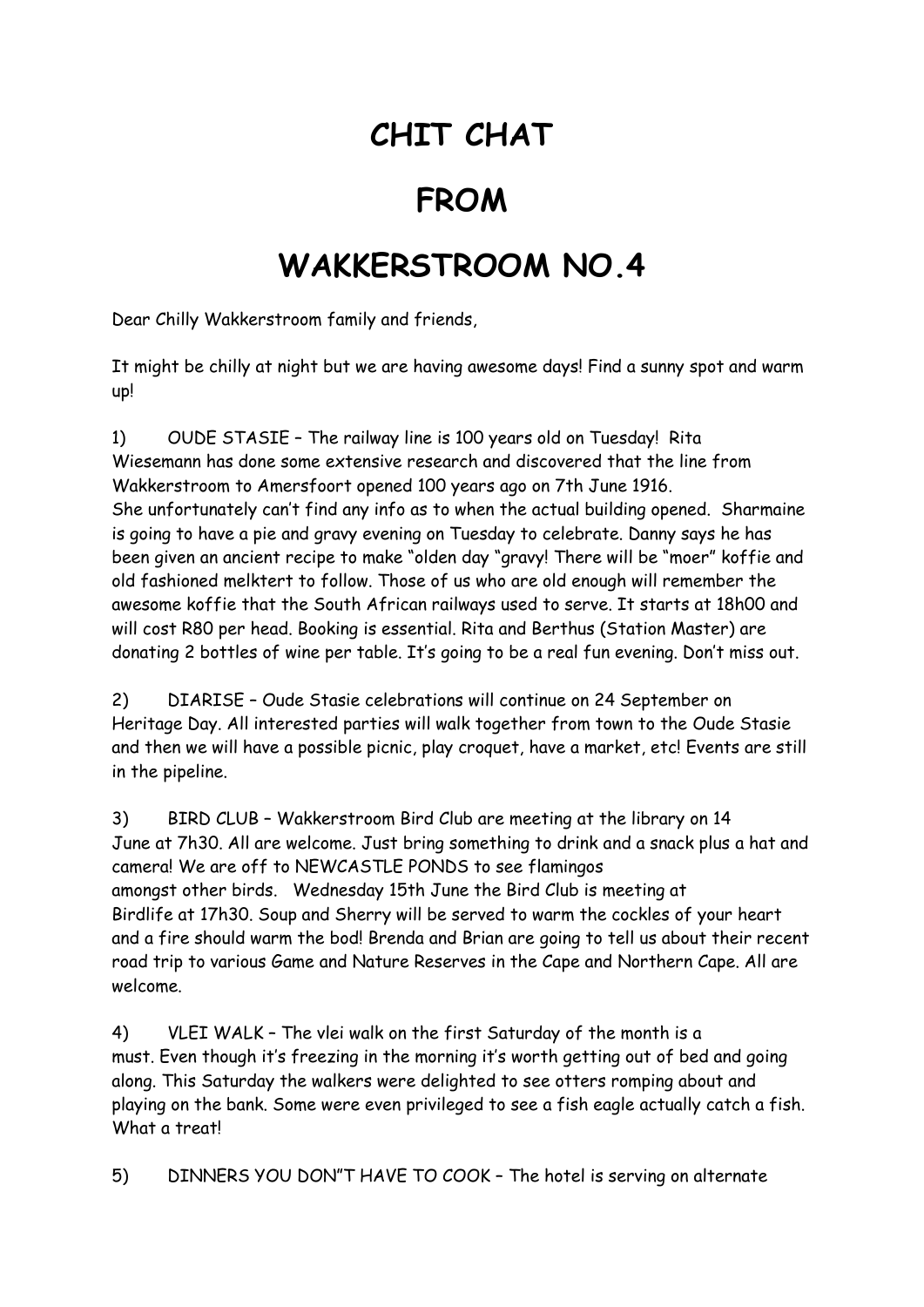Monday nights – curry and oxtail. Nice and warming! Oude Stasie will have a special dinner on Tuesday nights. Contact Sharmaine to find out what is on the menu. Sharmaine says she now has a card machine! Die Meelsak always has a special on Thursday nights as well.

6) "ROCKING WITH SANTA ON 9 JULY"- The WTA and Lizzie (Papillon) are putting on a show called Rocking with Santa with music from the sixties and seventies. All proceeds to go to WTA so we can hopefully put together an appealing booklet on Wakkerstroom. It should prove an entertaining evening and will start at 17h30 to try to avoid the cold!

The performance is by a group called "The Spillage People "featuring our one and only James Scott. Your R225 will include a two course meal and of course a rocking, rolling show. Vegetarians will be catered for but please, when booking, advise Lizzie. Desert and drinks will be for your own account.

7) WOMANS DAY – Another day to diarise is 9th August for a woman's day lunch with live entertainment. Further information will be released closer to the time. Planning says we may include a wine auction. This will also be at Papillon.

8) WAKKERSTROOM WORKING ON FIRE TEAM – Have been busy burning fire breaks. They really are a well trained, smart and competent group of fire fighters. We are so lucky to have such a reliable, well organised group serving Wakkerstroom and surrounds. Wakkerstroom would like to thank the whole team for their dedicated efforts.

9) SEAMSTRESS – I mentioned two in the last Chit Chat and have just discovered we have another excellent seamstress in our midst. Her name is Hannetjie and she has been doing alterations, curtains, and blinds in Wakkerstroom for more than 10 years. Her prices are reasonable and you can contact her at 082 796 9451.

10) ARTS AND CRAFTS WEEKEND - What a busy weekend we have in front of us!

a) Seventh Annual Mountain Challenge by Wakkerstroom Walks and Trails – hope you have all worn in your running shoes! Starting time is 8.00 from NG Kerk grounds on Saturday 18th June. Meet at 7.00!! Don't be late!

b) Ramble – There will be activities for children as well. There will be a jumping castle, putt-putt, fabric painting, and Birdlife's activity themed 'birds in winter'. See online calendar of events.

c) On16th June (Youth Day) is the Treasure Adventure for Duncan. The 6 km charity fund- raiser and treasure hunt takes place from 9am at Die Meelsak at a cost of R65 per person. All the money raised will go into a fund to pay for doctor's fees and hospital bills. The family will not receive the money. The fund is called the Shalom Help Fund. There will be many prizes including R1500 in cash, a whole sheep and more! This is a really good cause so please support.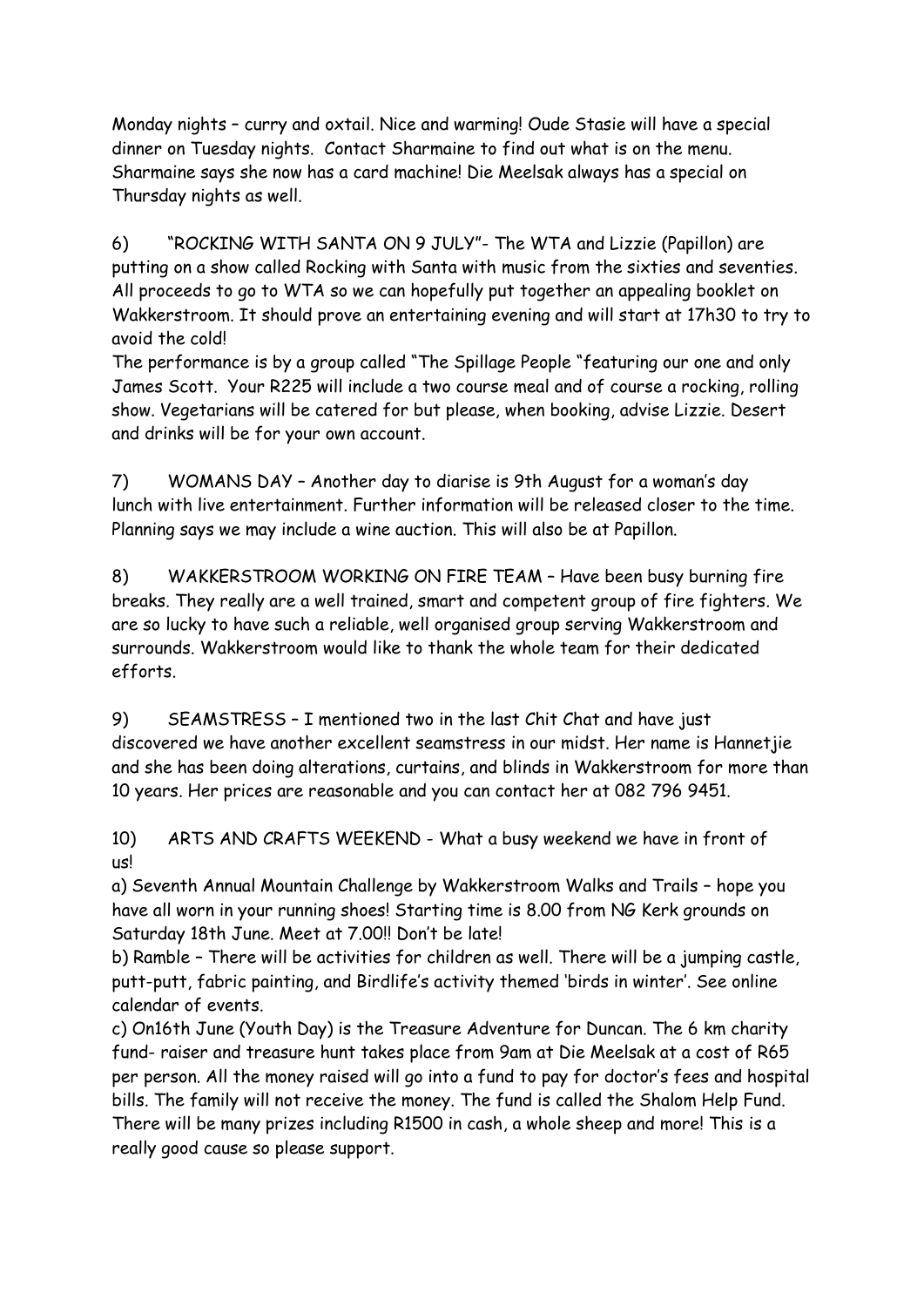d) Also on 16th June the children from The Clay Edu-Centre in e Sizameleni will be busking at the Bistro.

11) KARAOKE – at the Crowned Crane on Friday night at 18h00.

12) YOGHURT TUBS – Rosmarie Weber is collecting the large (1KG) yoghurt tubs. She is planning on planting cuttings in them and needs as many as possible. If you aren't sure where she lives you can drop them off at the info centre and we will deliver them.

13) OUR OWN TOUR OPERATOR – Naeem has started a tour company and organises tours to Joburg, Durban and The Kruger Park amongst other places. His last tour to the Kruger Park was a huge success as his guests managed to see the big 5. He also organises bird watching tours and hunting trips for plains game. You can see any details on Facebook – Awake travel and Tours.

14) TRANSPORT SERVICES – Anybody wanting to move house? Move furniture? Move general goods? Contact Solly – he has a very reliable transport service here in Wakkerstroom.

15) BIRTHDAYS – Happy birthday to two special ladies – YVONNE CLULOW at Dana who turned 91 on May 19th and KAREN GREYLING who turned 50 on 23rd May. Yvonne was a former Mayoress of Wakkerstroom and her husband was a former Mayor who was responsible for renovating the Town Hall. She was also an avid fundraiser. Karen celebrated her birthday at Papillon with an Out of Africa theme and lots of fun was had by all.

16) MARIMBA – Carol Preston is responsible for starting up a Marimba Group Project linked to the Music Festival. Contact her for any details.

17) WACKY KNITTERS – Now that the cold has kicked in I would imagine many people have chilly feet! The Wacky Knitters are busy knitting bedsocks for the residents of Dana. If anyone would like to help just let us know.

18) BINGO – Another Bingo afternoon is popping up soon with some really nice prize money! All interested parties to chat to Penny or Mike Bartolo at Crow's Nest as it will take place at Tudor Rose.

19) BOOK CLUB – Next book club meeting is on Tuesday 21 June. All welcome. The book club operates from the Dienssentrum at Dana.

20) BOOK – Wonderful news!! Our very own Douglas Steele has just published a book entitled OPERATION RIDGE BACK. It has been published on Kindle. The story is about the abduction of two white farmers during the bush war in the then Rhodesia. It is a non-fiction book and is a must read! This is his fourth book and I think we need to get a few copies for the Book Club! Well done Douglas!